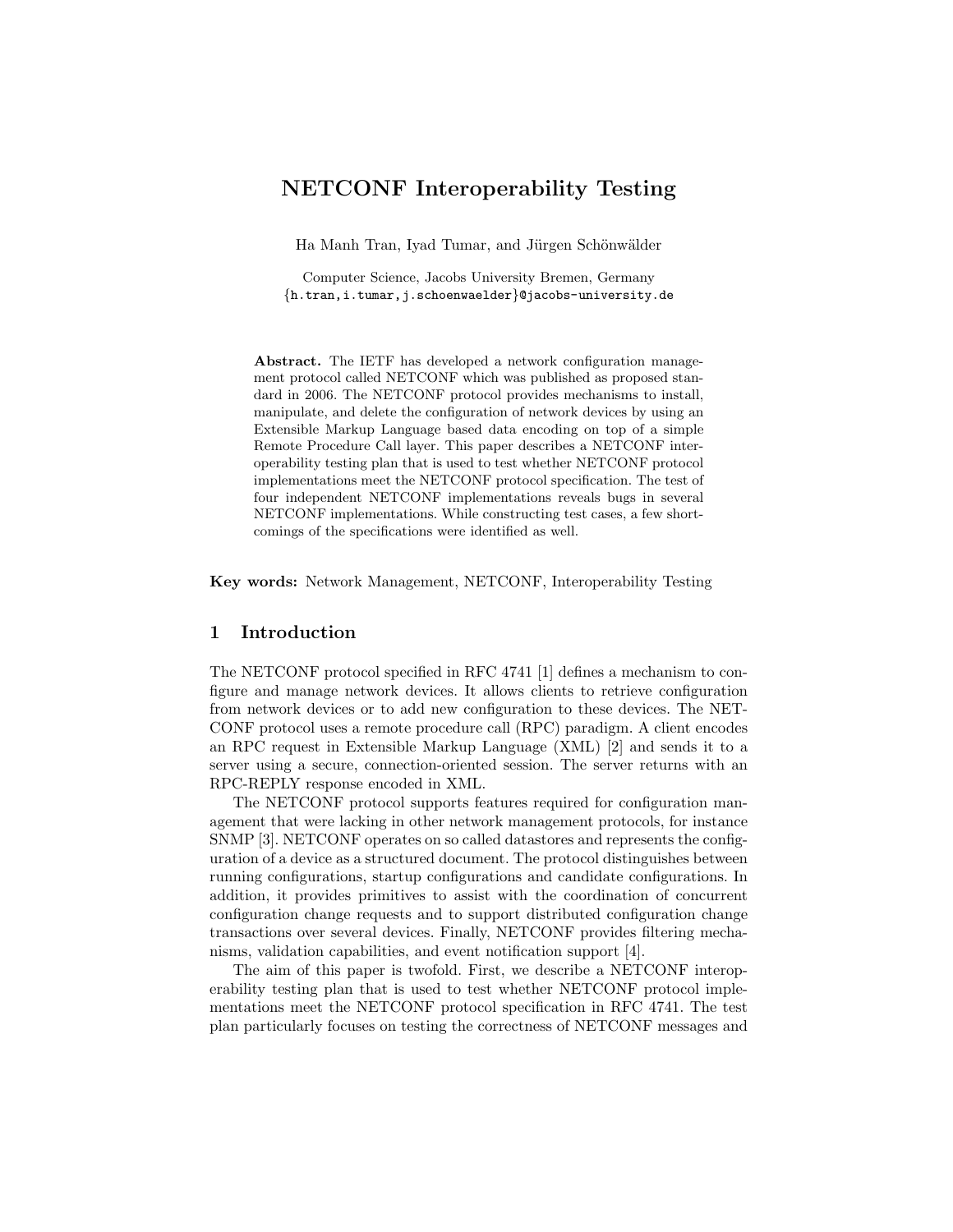operations; it is not our current goal to measure the performance of NETCONF implementations. Second, we will discuss the observations and results that show how the test plan found some NETCONF implementation bugs, and how it revealed a few shortcomings where the specification (RFC 4741 and RFC 4742 [5]) is either somewhat ambiguous or totally silent.

In order to make the paper concise and precise, we use the word request when we refer to an rpc request message and the word response when we refer to an rpc-reply response message. We refer to NETCONF operations such as get-config by typesetting the operation name in teletype font. The names of test suites are typeset in small caps, e.g., vacm.

The rest of the paper is structured as follows: An overview of the NETCONF protocol is presented in Section 2. Section 3 provides information about the systems under test before the test plan is introduced in Section 4. The NETCONF interoperability tool (NIT) is described in Section 5. Preliminary observations are reported in Section 6 before the paper concludes in Section 7.

## 2 NETCONF Overview

The NETCONF protocol [1] uses a simple remote procedure call (RPC) layer running over secure transports to facilitate communication between a client and a server. The Secure Shell (SSH) [6] is the mandatory secure transport that all NETCONF clients and servers are required to implement as a means of promoting interoperability [5].

The NETCONF protocol can be partitioned into four layers as shown in Figure 1. The transport protocol layer provides a secure communication path between the client and server. The RPC layer provides a mechanism for encoding RPCs. The operations layer residing on top of the RPC layer defines a set of base operations invoked as RPC methods with XML-encoded parameters to manipulate configuration state. The configuration data itself forms the content layer residing above the operations layer.

The NETCONF protocol supports multiple configuration datastores. A configuration datastore is defined as the set of configuration objects required to get a device from its initial default state into a desired operational state. The running datastore is present in the base model and provides the currently active configuration. In addition, NETCONF supports a candidate datastore, which is a buffer that can be manipulated and later committed to the running datastore, and a startup configuration datastore, which is loaded by the device as part of initialization when it reboots or reloads [4].

Table 1 shows the protocol operations that have been defined so far by the NETCONF working group of the IETF. The first two operations get-config and edit-config can be used to read and manipulate the content of a datastore. The get-config operation can be used to read all or parts of a specified configuration. The edit-config operation modifies all or part of a specified configuration datastore. Special attributes embedded in the config parameter control which parts of the configuration are created, deleted, replaced or merged.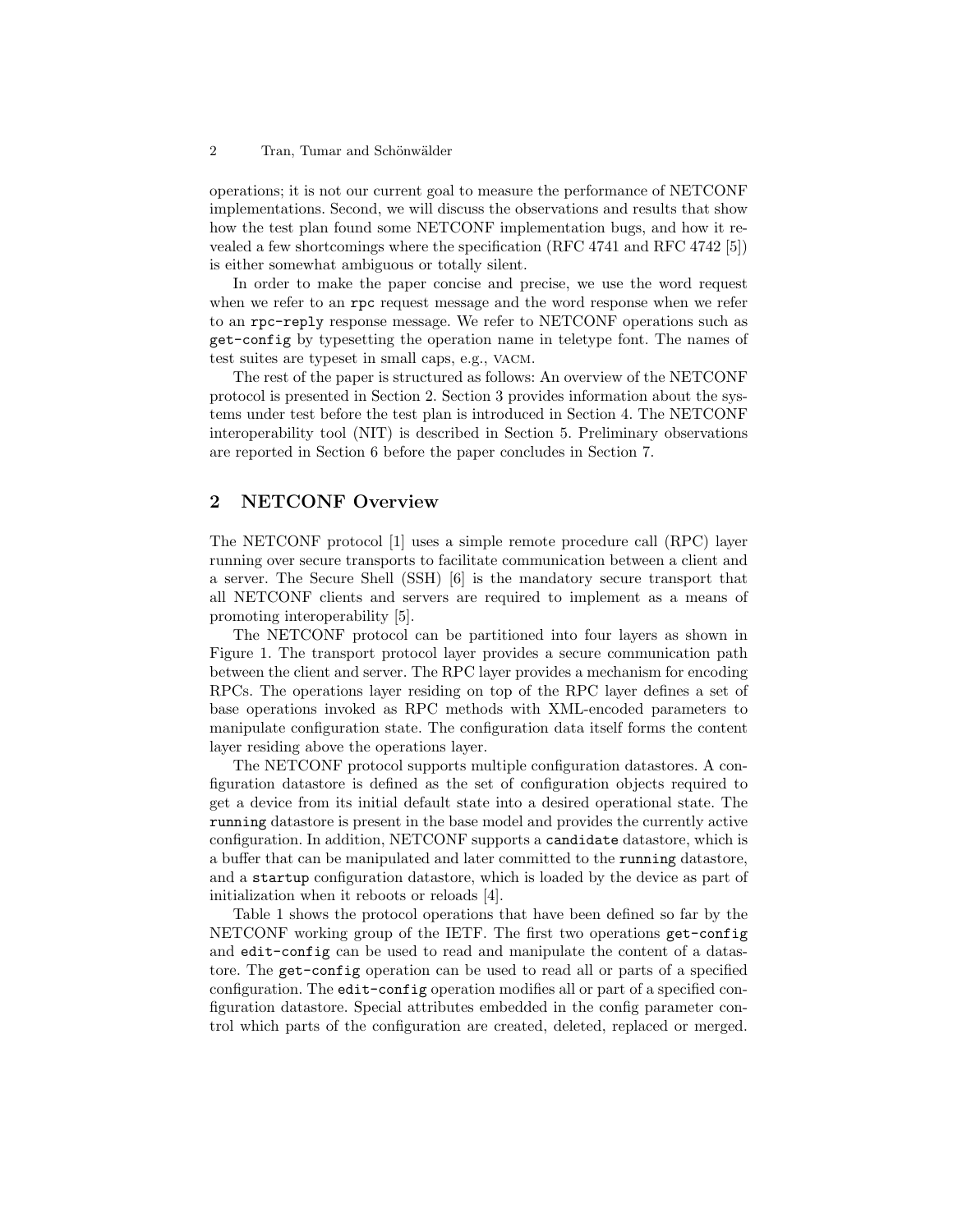# NETCONF Interoperability Testing 3



Fig. 1. NETCONF protocol layers [1].

The test-option and the error-option parameters control the validation and the handling of errors. The copy-config operation creates or replaces an entire configuration datastore with the contents of another complete configuration data-<br>the problem of the protience contents deliver complementies detection (the Filtering mechanisms that allows confirm the deleted of running configuration datastore cannot be deleted). store and the delete-config operation deletes a configuration datastore (the

The lock and unlock operations do coarse grain locking of a complete datastore and locks are intended to be short lived. More fine grained locking mechanisms are currently being denied in the IETF [4]. The get operation can be used to retrieve the running configuration and the current operational state of get a device from its initial default state into the desired of positional state<br>device. anisms are currently being defined in the IETF [4]. The get operation can be a device.

| Operation       | Arguments                                          |
|-----------------|----------------------------------------------------|
| get-config      | source [filter]                                    |
| edit-config     | target [default-operation]                         |
|                 | [test-option] [error-option] config                |
| copy-config     | target source                                      |
| delete-config   | target                                             |
| lock            | target                                             |
| unlock          | target                                             |
| get             | [filter]                                           |
| close-session   |                                                    |
| kill-session    | session-id                                         |
| discard-changes |                                                    |
| validate        | source                                             |
| commit          | confirmed confirm-timeout                          |
|                 | create-subscription stream [filter] [start] [stop] |

Table 1. NETCONF protocol operations (arguments in brackets are optional) [4]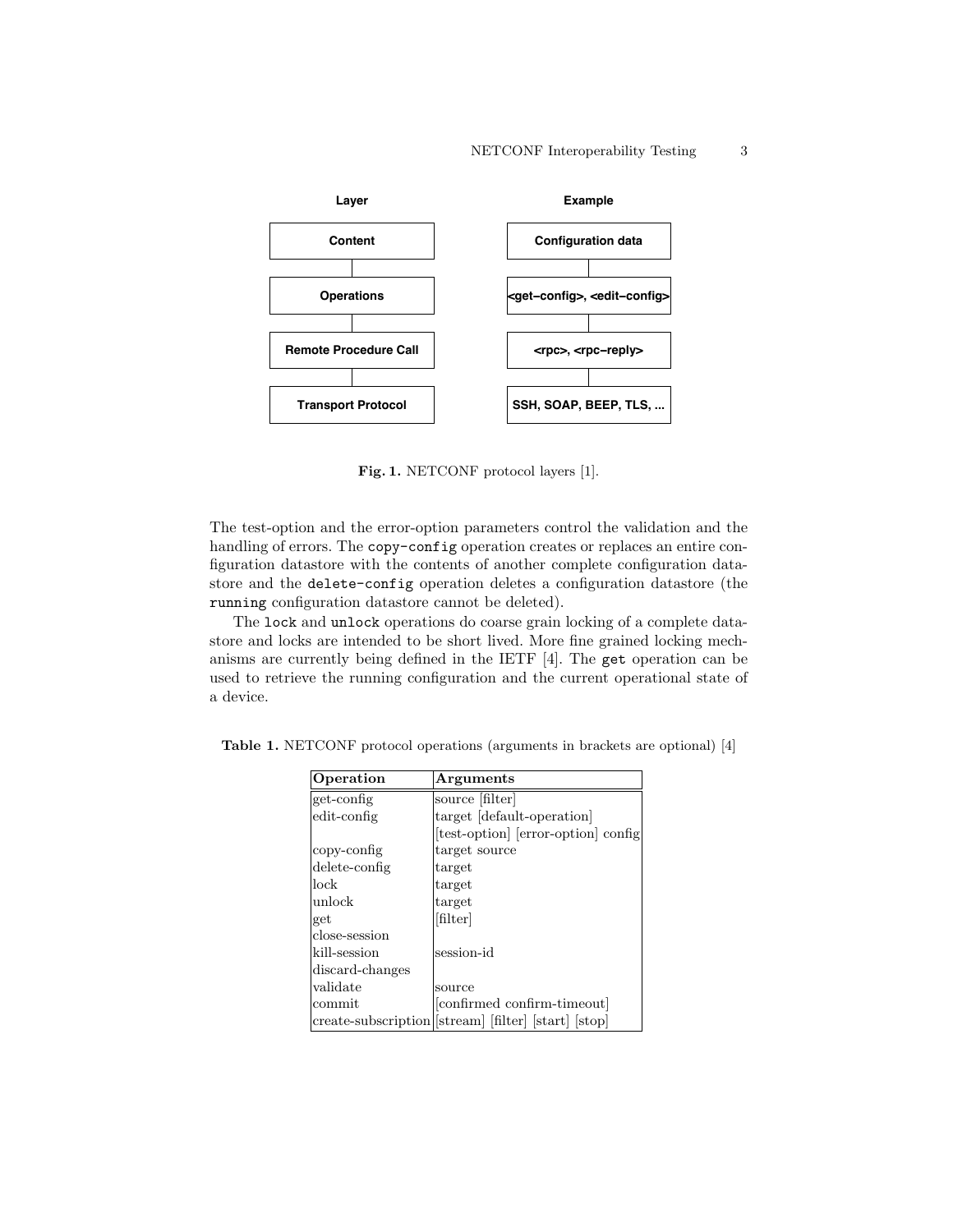NETCONF sessions can be terminated using either the close-session operation or the kill-session operation. The close-session operation initiates a graceful close of the current session while the kill-session operation forces the termination of another session.

The optional discard-changes operation clears the candidate configuration datastore by copying the running configuration into the candidate buffer while the optional validate operation runs validation checks on a datastore. The optional commit operation is used to commit the configuration in the candidate datastore to the running datastore.

A separate specification published as RFC 5277 [7] extends the base NET-CONF operations defined in RFC 4741 for notification handling. This is done by adding the create-subscription operation and introducing new notification messages carrying notification content. By using a notification stream abstraction, it is possible to receive live notifications as well as to replay recorded notifications.

NETCONF protocol introduces the notion of capabilities. A capability is some functionality that supplements the base NETCONF specification. A capability is identified by a uniform resource identifier (URI). The base capabilities are defined using URNs following the method described in RFC 3553 [8]. NET-CONF peers exchange device capabilities when the session is initiated: When the NETCONF session is opened, each peer (both client and server) must send a hello message containing a list of that peer's capabilities. This list must include the NETCONF : base capability<sup>1</sup>. Following RFC 4741, we denote capabilities by the capability name prefixed with a colon, omitting the rest of the URI.

#### 3 Systems Under Test

The systems used for the NETCONF interoperability testing comprise Cisco 1802 integrated services routers, Juniper J6300 routers, the Tail-f ConfD software for configuration management, and the EnSuite software [9] for configuration management. The ConfD software is an extensible development toolkit that allows users to add new components by writing a configuration specification for a data model and loading the generated object and schema files for the components. For the sake of consistency, we refer to the ConfD software as the Tail-f system. The EnSuite software contains a YencaP implementation used to test the NETCONF configuration protocol and extensible features on an experimental network management platform. It also supports web-based configuration management for NETCONF and additional modules and operations for the platform; e.g., the BGP Module for configuring BGP routers and the Asterisk Module for configuring VoIP servers. Table 2 briefly describes the four platforms and the SSH support of the four systems. The ConfD and EnSuite are installed and configured to run on Linux XEN virtual machines [10].

Table 3 presents the NETCONF capabilities announced by the systems under test. The Tail-f system supports all capabilities except the :startup ca-

 $^1$  urn:ietf:params:netconf:base:1.0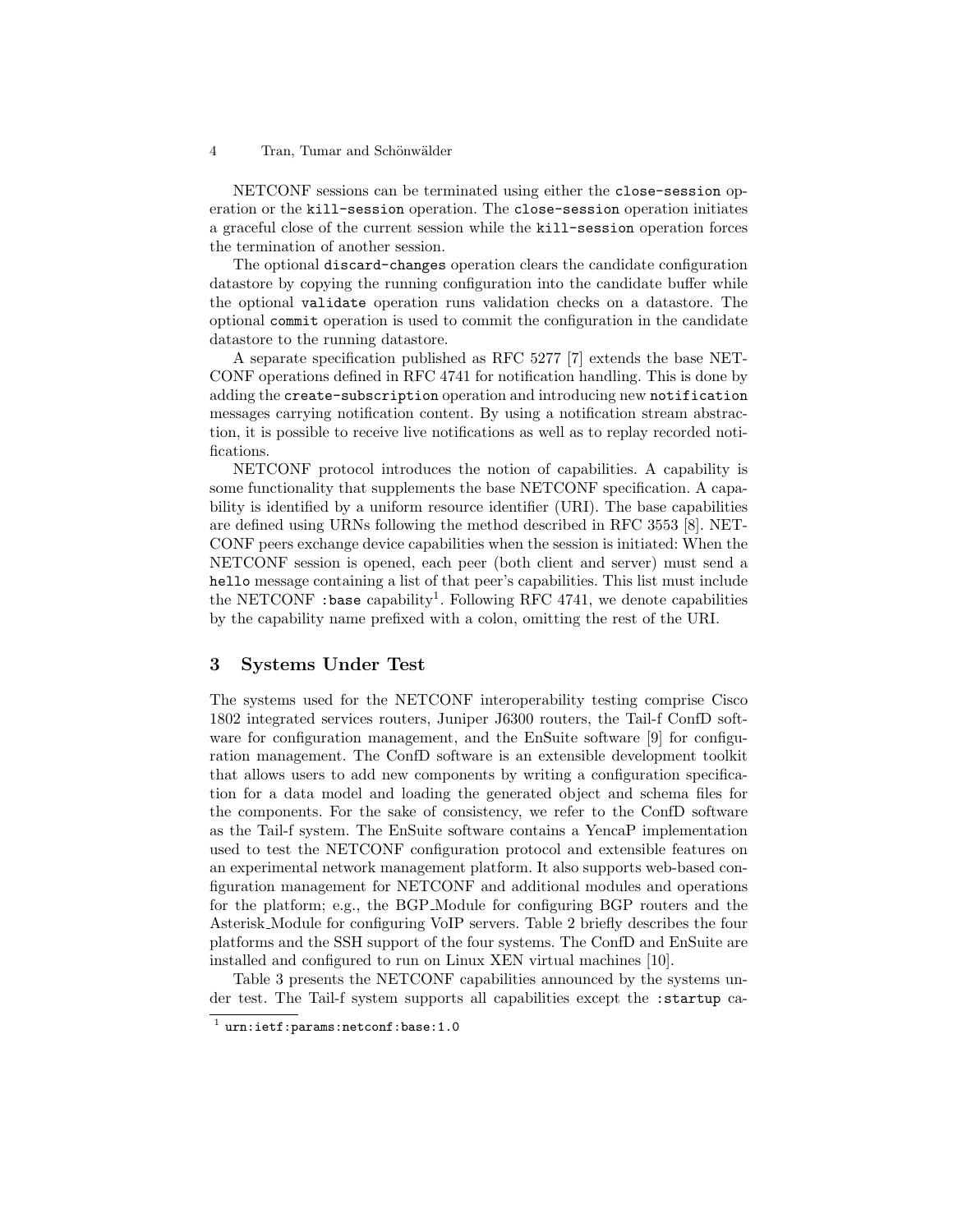| System | Platform                                     | <b>SSH</b> Support |
|--------|----------------------------------------------|--------------------|
|        | <b>Juniper</b> JUNOS ver. 9.0                | ver. $1.5/2.0$     |
| Tail-f | ConfD ver. $2.5.2$                           | ver. $2.0$         |
| Cisco  | $IOS$ ver. $12.4$                            | ver. $2.0$         |
|        | $\boxed{\text{En Suite}}$ YencaP ver. 2.1.11 | ver. $2.0$         |

Table 2. Systems under test

pability. The Cisco, Juniper and EnSuite systems support fewer capabilities and apparently the Cisco implementation favours a distinct startup datastore while the Juniper implementation favours a candidate datastore with commit and rollback support. The EnSuite implementation supports both startup and candidate datastores. Note that some implementations can be configured to support additional capabilities, but we used the more standard default settings in our tests. In addition to the capabilities listed in Table 3, each system announces several proprietary capabilities.

Capability Juniper Tail-f Cisco EnSuite  $\frac{1}{\sqrt{2}}$  : base  $\sqrt{2}$   $\sqrt{2}$   $\sqrt{2}$   $\sqrt{2}$   $\sqrt{2}$  $\begin{array}{c|c|c|c} \hline \text{:base} & \checkmark & \checkmark & \checkmark & \checkmark \\ \hline \hline \text{:variable-running} & & \checkmark & \checkmark & \checkmark & \checkmark \\ \hline \end{array}$ :candidate  $|\vee|$   $\sqrt{ }$ :confirmed-commit  $\sqrt{$  |  $\sqrt{}$ :rollback-on-error :validate  $|\vee|$   $\vee$ : startup  $\frac{1}{\sqrt{2}}$   $\frac{1}{\sqrt{2}}$   $\frac{1}{\sqrt{2}}$   $\frac{1}{\sqrt{2}}$   $\frac{1}{\sqrt{2}}$   $\frac{1}{\sqrt{2}}$   $\frac{1}{\sqrt{2}}$   $\frac{1}{\sqrt{2}}$   $\frac{1}{\sqrt{2}}$   $\frac{1}{\sqrt{2}}$   $\frac{1}{\sqrt{2}}$   $\frac{1}{\sqrt{2}}$   $\frac{1}{\sqrt{2}}$   $\frac{1}{\sqrt{2}}$   $\frac{1}{\sqrt{2}}$   $\frac{1}{\sqrt{2}}$   $\frac{1}{\sqrt{2}}$   $\begin{array}{c|c|c|c|c|c} \hline \cdot & \cdot & \cdot & \vee & \vee & \vee & \vee & \cdots \end{array}$ 

Table 3. NETCONF capabilities supported by the systems under test

The Tail-f and Juniper implementations use an event driven parser. They do not wait for the framing character sequence to respond to a request. The Cisco and EnSuite systems do not seem to have an event driven parser or at least they do not start processing requests until the framing character sequence has been received.

The Juniper implementation is very lenient. For example, it continues processing requests even if the client does not send a hello message or the client does not provide suitable XML namespace and message-id attributes. The Juniper implementation supports a large number of vendor-specific operations. In addition, it renders the returned XML content in a tree-structure that is relatively easy to read and it generates XML comments in cases of fatal errors before closing the connection. As a consequence, the Juniper implementation is very easy to use interactively for people who like to learn how things work without using tools other than a scratch pad and a cut and paste device. The EnSuite im-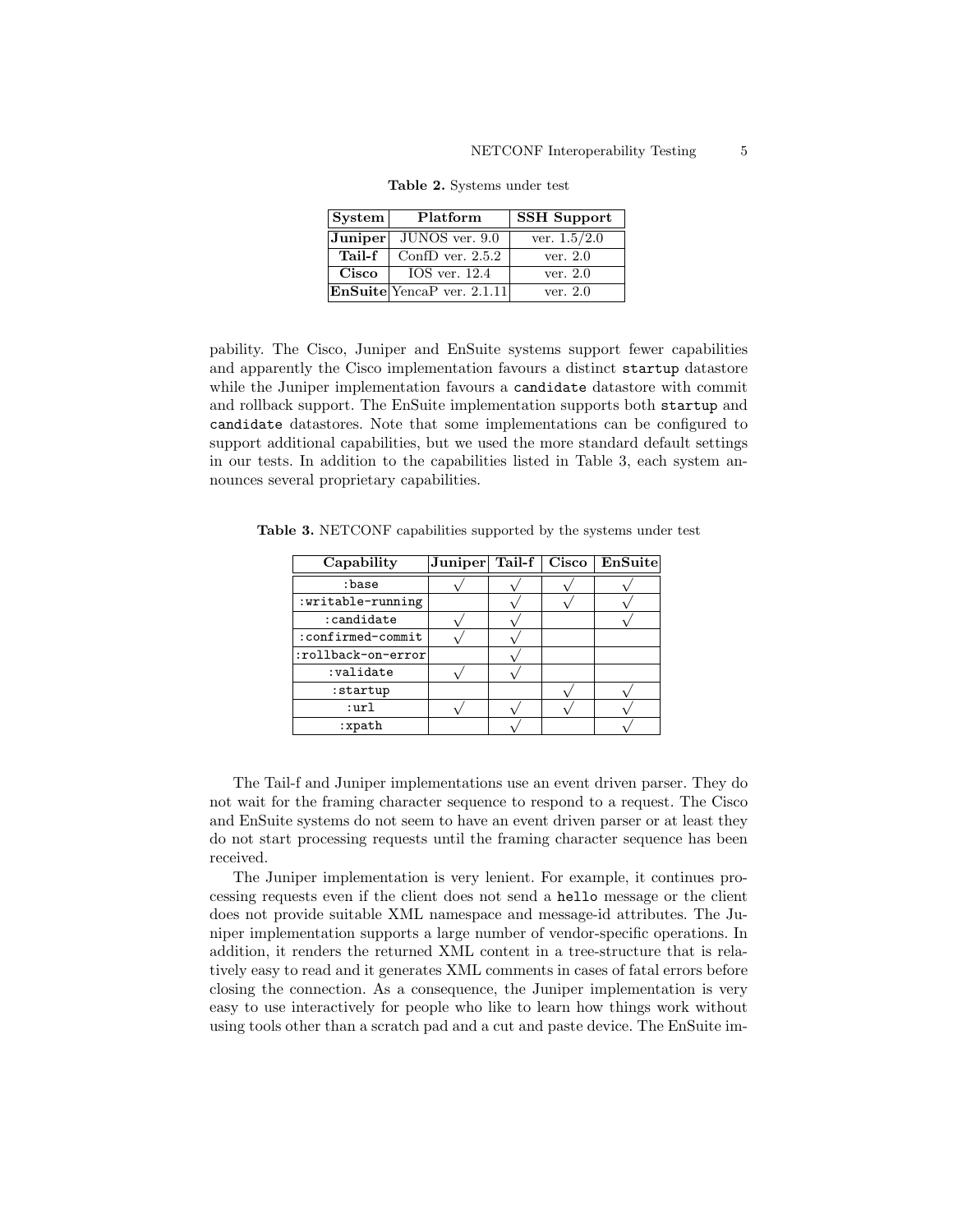plementation shares the same characteristics with the Juniper implementation. Moreover, it returns an error message with an explanation of the reason and does not close the connection when the client sends illegal input. It, however, requires message-id attributes for requests.

The Tail-f and Cisco implementations are much less tolerant when processing input not closely following RFC 4741. They also return XML data in a compact encoding, minimizing the embedded white-space and thus reducing message sizes. Without proper tools, it is pretty difficult for humans to read the responses. In some cases, these two implementations close the connection when the client sends illegal input without an indication of the reason for closing the connection. In such cases, it can take some effort to investigate the wrongdoings.

Finally, we like to point out that the Cisco implementation we have tested does not support structured content; i.e., its configuration content is a block of proprietary IOS commands wrapped in an XML element. As a consequence, several of the advanced NETCONF features for retrieving and modifying structured configuration data cannot be applied. The EnSuite implementation still contains bugs and partially supports the candidate and url capabilities; e.g., several operations on the candidate datastore do not seem to work.

#### 4 Test Plan

In this section we describe our NETCONF test plan. To make the execution of the tests efficient and to keep the collection of tests organized, we divided our test plan into five test suites. A test suite is a collection of test cases that are intended to be used to test and verify whether the systems under test meet the NETCONF protocol specification contained in RFC 4741 and RFC 4742.

Table 4 lists the test suites and the current number of test cases in each suite. The total number of test cases is 87. Each test case contains three parts: (i) a pre-configuration prepares the system under test for the test; (ii) a main test sends requests to, and receives responses from, the system under test, and verifies the responses; (iii) a post-configuration brings the system under test to the initial status. Our organization of test cases into test suites is not directly following the vertical layering model show in Figure 1 and the horizontal organization of operations and capabilities in the operations layer as one might expect. The reason is essentially our attempt to reduce the overhead of the preconfiguration and post-configuration parts during the execution of the test suite on the systems under test, e.g., in order to test the edit-config operation on a network interface, we describe a sequence of test cases for create, replace, merge and delete operations with setting up and cleaning up the interface once. This also led to a more tightly integrated organization of the test cases.

The first test suite is referred as the general test suite because it includes test cases for individual operations such as lock, unlock, close-session, kill-session, discard-changes, validate, and commit. The lock and unlock test cases verify that the responses do not contain an error or the responses contain a proper error, e.g., a lock request to the datastore already locked causes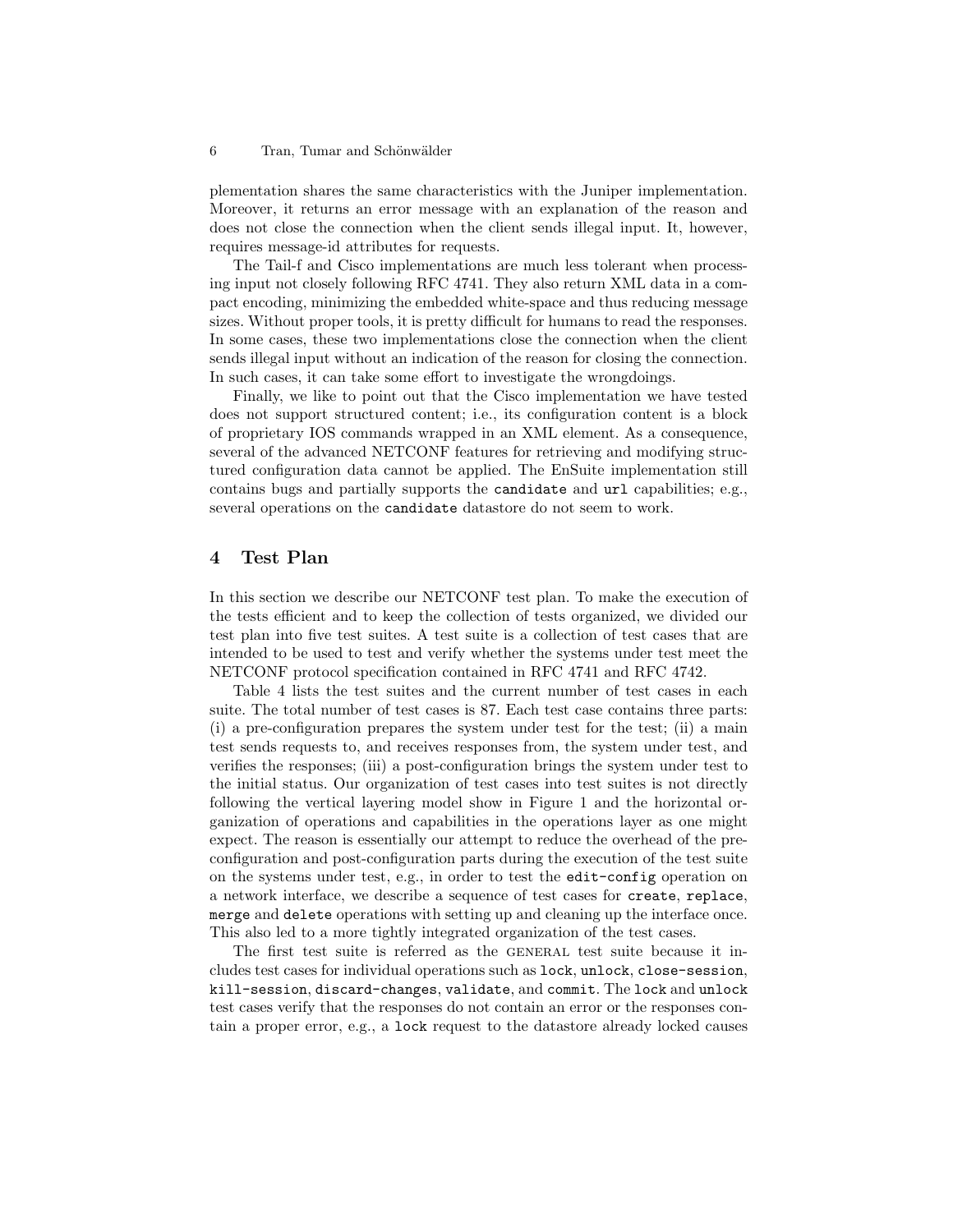|             | Test Suite no. Test Cases |
|-------------|---------------------------|
| GENERAL     | 19                        |
| GET         | 11                        |
| GET-CONFIG  | 16                        |
| EDIT-CONFIG | 15                        |
| VACM        | 26                        |

Table 4. Test suites and current number of test cases  $T_{\text{test}}$   $S_{\text{test}}$   $N_{\text{test}}$   $T_{\text{test}}$   $C_{\text{test}}$ 

an error. The kill-session test case contains a pre-configuration that prepares another running session before terminating it, while the validate test case contains a post-configuration that discards a change after validating it. This test suite also checks the format of requests and responses. Few test cases verify whether the responses contain the compulsory attributes and the attribute's value matches the value contained in the requests.

The next two test suites are the GET and GET-CONFIG suites. These suites aim to test the filter mechanism of the get and get-config operations. While get operates on the running configuration datastore and the device's state data, get-config operates on different sources of the configuration data such as the running and candidate datastores (depending on the support of capabilities), resulting in additional test cases for the GET-CONFIG suite. Test cases verify several types of subtree filters, e.g., a test case checks whether the system under test returns the entire content of the running configuration data plus the operational state when no filter is used, or another test case checks whether the system under test returns nothing when an empty filter is used.

The EDIT-CONFIG suite involves tests modifying the configuration data in the datastore. This suite includes test cases for the delete-config, copy-config, and edit-config operations. The edit-config operation test cases support the create, replace, merge and delete operation attributes. Several test cases in this suite are data model specific due to the lack of a common data model, thus we need to implement several tests in different ways. This extra work can be reduced if implementers volunteer to support a common data model.

The last test suite is the vacm suite verifying the NETCONF protocol operations against the VACM data model [11]. This data model is a YANG version of the SNMP-VIEW-BASED-ACM-MIB (View-based Access Control Model for the Simple Network Management Protocol [12]). YANG [13] is a data modelling language for NETCONF. Test cases in this suite are generated from this data model focusing on the group, access, and view lists.

#### 5 Test Tool (NIT)

We have implemented a tool called NIT (NETCONF Interoperability Testing tool) to automatically execute the test suites against a system under test. Our NIT tool basically performs the following operations:

1. connecting to a system under test using the SSH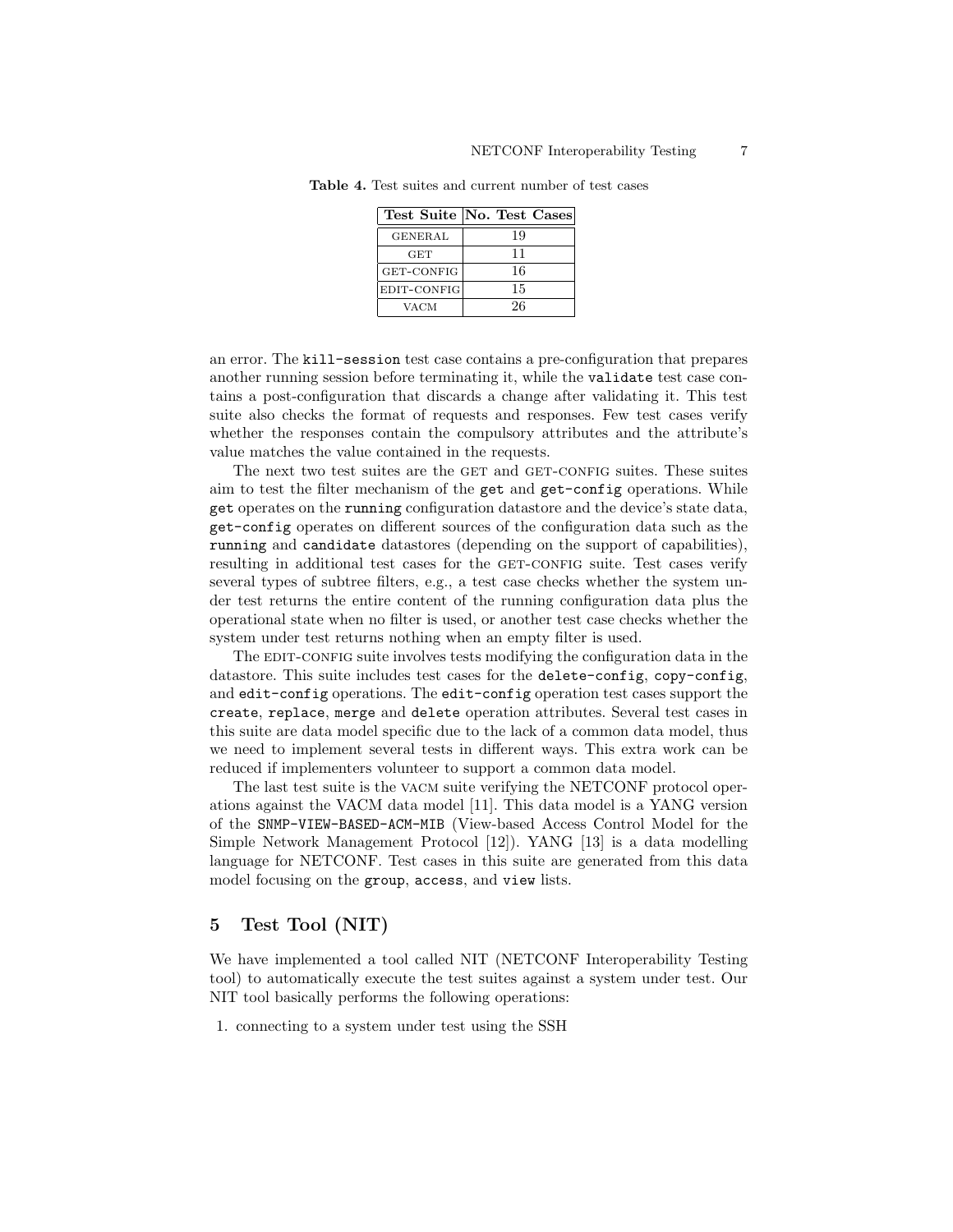- 8 Tran, Tumar and Schönwälder
- 2. verifying the initial hello message
- 3. executing test cases by
	- sending a test request and receiving a response
	- verifying both the request and the response following the criteria defined by RFC 4741.
- 4. reporting the failure or the success of each test

The tool is equipped with an XML parser to analyze the responses for verification. The parser, upon receiving a response, provides a list of elements with quantity, a list of attributes with quantity, a list of attribute values and a list of text parts. With this information, the tool can detect possible flaws from the responses, such as whether any element or attribute is missing, whether an error must be returned. The following example presents a response without an error or a warning:

```
<?xml version="1.0" encoding="UTF-8"?>
<rpc-reply message-id="1007"
           xmlns="urn:ietf:params:xml:ns:netconf:base:1.0">

</rpc-reply>
]]>]]>
```
The parser provides the following information of the response:

```
-Element Types
    rpc-reply 1
           ok 1
-Attribute Types
   message-id 1
        xmlns 1
-Attribute Values
   message-id ['1007']
        xmlns ['urn:ietf:params:xml:ns:netconf:base:1.0']
-Text Parts
               \Box
```
We have used the Python unit testing framework [14]. The framework features test automation, shared configuration of setup and shutdown methods, arrangement of tests into collections, and independent reporting of the tests. The tool takes advantage of these features to maintain a single SSH connection for all tests and to group related tests into a collection; e.g., tests concerned with creation, modification and deletion operations are grouped together to reuse and clean the testing environment easily. The tool organizes test cases into several collections of test cases, namely test suites, as discussed in Section 4.

While the tool has been used successfully to test some specific devices (see next section), it possesses several limitations. Firstly, it lacks a resumption mechanism to continue the test run when it encounters connection loss due to the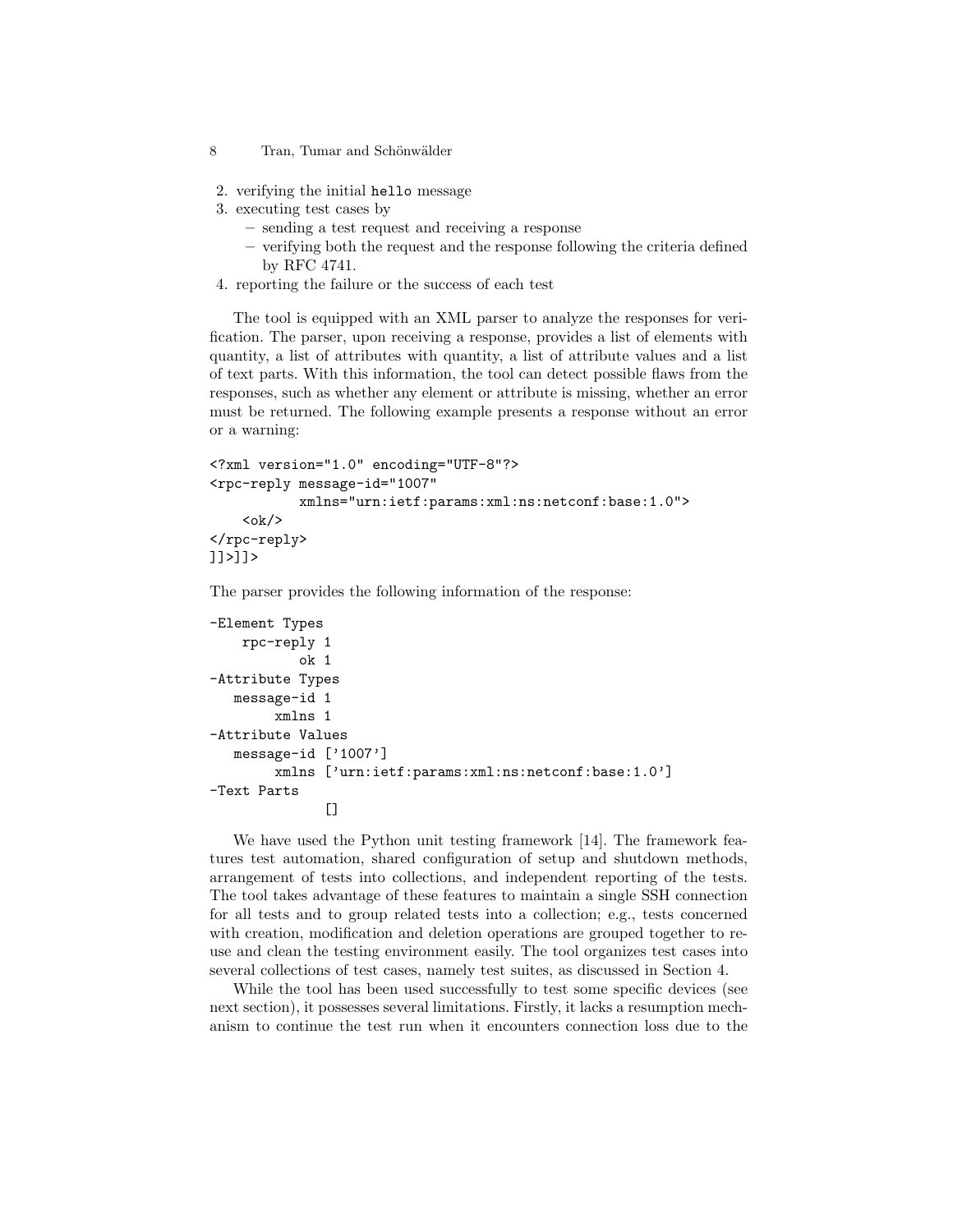misbehavior of systems under test. Secondly, while the test cases are believed to comply with RFC 4741, the test scripts, i.e., the piece of code that implements test cases, depends on the specification and configuration of components of the tested systems to produce the requests and to verify the responses. Finally, the framework requires some extra work for complicated test cases; e.g., testing the lock operation requires an extra session to lock the database.

## 6 Preliminary Observations

We have used the NIT tool to test the systems described in Section 3. Since the result of the tests are specific to the different NETCONF implementations, we present the results by referring to system  $X$  and we leave out the mapping of  $X$ to the systems described in Section 3. Note that we did manually re-check the failed test cases in order to erase bugs in the test scripts. Despite these efforts, several test cases reflect our interpretation of RFC 4741 and there might not be full agreement with our interpretation and thus the numeric results presented below should be taken with a grain of salt.

| <b>System</b> | <b>Success</b> | Failure  | Irrelevant |
|---------------|----------------|----------|------------|
|               | 47.2%          | 14.9%    | 37.9%      |
| R             | 82.8%          | $9.2\%$  | 8.0%       |
| $\mathcal{C}$ | 17.3%          | $10.3\%$ | 72.4\%     |
| ו ו           | 17.3%          | 21.8%    | 60.9%      |

Table 5. Test result summary organized by the systems under test

Table 5 presents the result of the NIT tool for the systems under test. The "success" and "failure" columns indicate the percentage of passed and failed test cases respectively, while the "irrelevant" column indicates the percentage of test cases that cannot be applied to a specific system due to either system configuration or implementation problems (e.g., the vacm data model is not implemented).

We learned that the systems  $A$  and  $B$  comply reasonably well with the RFCs. The system A fails 14.9% of the test cases and most of them are related to the basic format of request and response messages or the filter mechanism of the get operation. The system  $B$  performs better with very few failed test cases and most of them are concerned with the validation of XML elements in request messages. The two systems  $A$  and  $B$  have very few problems with the filter mechanism of the get-config operation or the usage of the edit-config operation for creating, modifying and deleting configuration elements. The systems C and D perform poorer with 72.4% and 60.9% irrelevant test cases and 10.3% and 21.8% failed test cases, respectively. The failed test cases are related to the format of requests and responses or the filter mechanism of the get operation.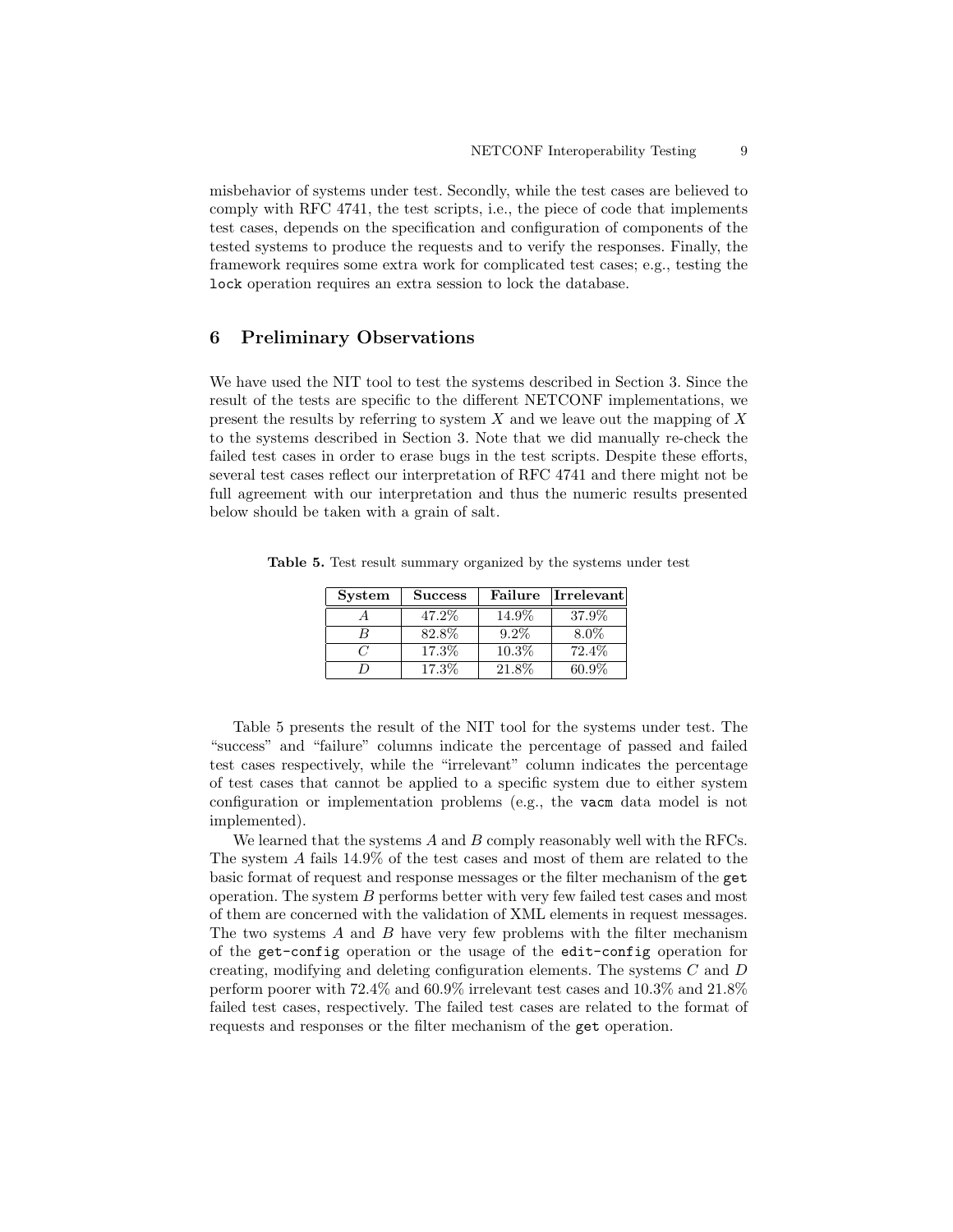| <b>Test Suite</b> | <b>Success</b> | Failure | Irrelevant          |
|-------------------|----------------|---------|---------------------|
| <b>GENERAL</b>    | 73.6%          | 13.2%   | 13.2%               |
| <b>GET</b>        | 29.5%          | 52.3%   | 18.2%               |
| GET-CONFIG        | 48.4%          | 14.1%   | $37.\overline{5\%}$ |
| EDIT-CONFIG       | 38.3%          | $1.7\%$ | $60\%$              |
| VACM              | 19.2%          | 5.8%    | 75%                 |

Table 6. Test result summary organized by the test suites

Table 6 reports the passed and failed test cases organized by the test suites over the total number of running test cases for the systems under test. There are two remarks: (i) the GET suite obtains a high percentage of failed test cases  $52.3\%$ , and (ii) the EDIT-CONFIG suites obtains low percents of failed test cases 1.7%. We found that the majority of failed test cases from the GET suite is related to the filter mechanism of the get operation.

With the failed test cases in mind, we have looked back into the RFCs. There are several things where the RFC is either somewhat ambiguous or totally silent. In general, the RFC should provide more detailed descriptions for error situations and it might be necessary to better constrain the currently open ended format of request and response messages since they for example allow arbitrary values for attributes. Furthermore, the RFC should be updated with clearer examples. Some particular issues are listed below:

– The RFC ignores the XML declaration

<?xml version\$="1.0" encoding="UTF-8"?>

for requests and responses. Some systems do not execute a request without this declaration while other systems do. It seems that the IETF working group favours to have a mandatory XML declaration.

- The examples in RFC 4741 often omit namespace declarations for request and response messages. Only few systems execute a request without a proper namespace declaration and it would help interoperability if the examples would contain namespace declarations where necessary.
- RFC 4741 requires that additional attributes present in the  $\langle$ rpc> element of a request message must be returned in the <rpc-reply> element of the response message without any change (see section 4.1 of the RFC 4741). This requirement leads to problems when such an attribute conflicts with attributes generated by the implementation. One implementation generated duplicated attributes (and thus invalid XML) while another implementation removes a duplicated attribute resulting in violation of RFC 4741.
- RFC 4741 allows arbitrary strings for the message-id attribute. From the tests, we found that implementations terminate the session often without an error indication or return strange results when the message-id attribute in a request message contains unexpected content such as the literal string ] $]$ >]]> or the literal string  $\langle$ /rpc>. Of course, a proper NETCONF client would not generate such request messages since they are invalid XML. But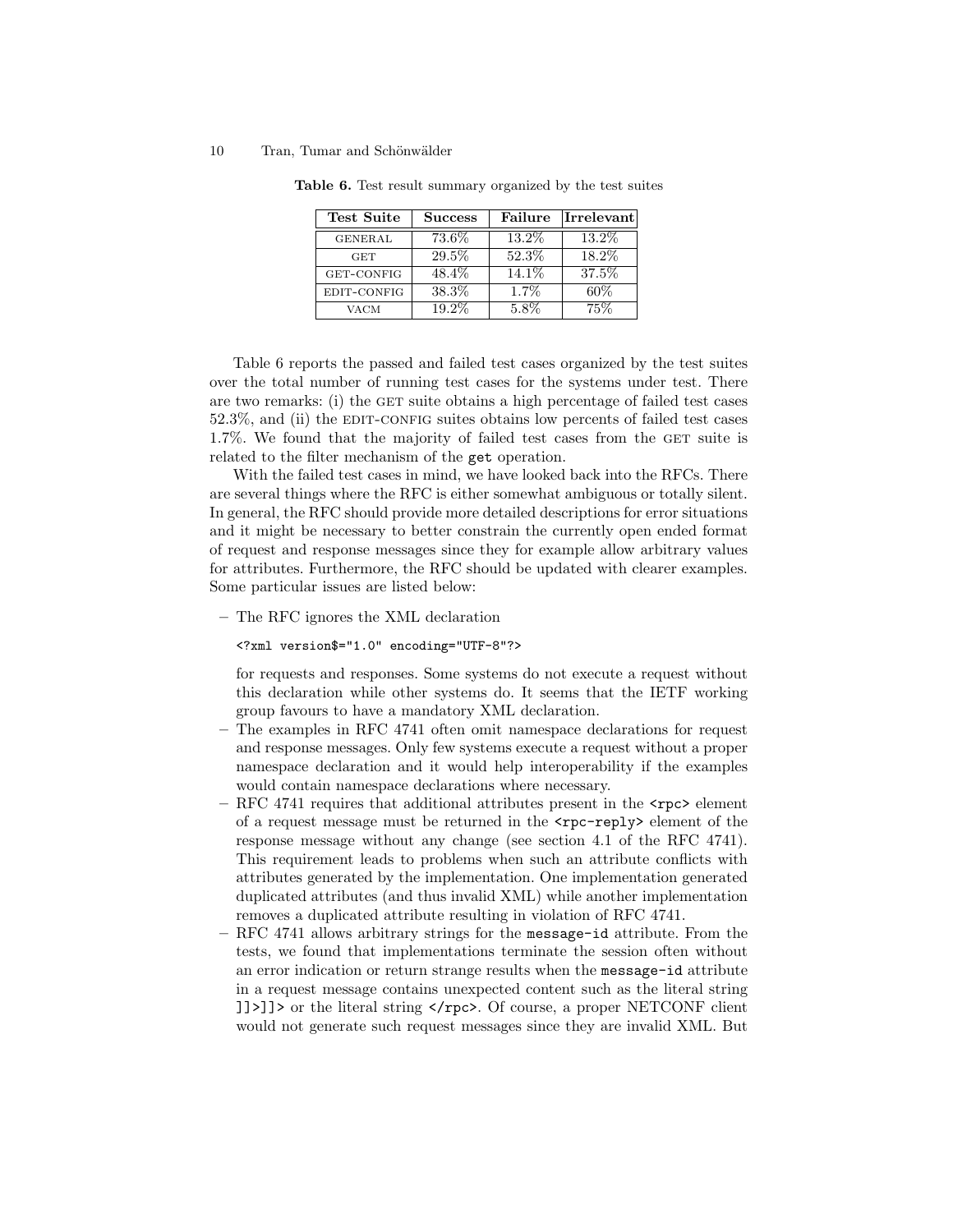on the other hand, one can question whether arbitrary content in request and response attributes is a feature worth to support.

Some of the items listed above are meanwhile actively discussed on the NET-CONF working group mailing list and work is underway to revise RFC 4741 in order to fix bugs and to clarify the processing of NETCONF messages [15].

## 7 Conclusions and Future Work

We have carried out some work on NETCONF interoperability testing. This work aims at observing the compliance of NETCONF implementations with RFC 4741. It also aims at identifying inconsistencies in the RFC. We have proposed a test plan consisting of five test suites. Each test suite contains a number of test cases that involve a single operation or a group of related operations. The test cases exploit several aspects of RFC 4741 including the format of request and response messages, the filter mechanism supported by some operations, NET-CONF capabilities, and so on. The test cases have been coded into the NIT tool, which automates the execution of test runs. It should be noted, however, that the test cases so far have not been reviewed and as such there might be disagreement on some test cases whether they are correct or not relative to RFC 4741.

We have used the NIT tool to test four different NETCONF implementations. Our preliminary observations indicate that the number of failed test cases is relatively high for some systems, thus raising the question of the compliance of these systems with RFC 4741. We have also noted some inconsistencies in RFC 4741 that should be addressed in a future revision of this document. It should be mentioned that some test cases are our interpretation of RFC 4741 and it needs to be worked out to what extend our interpretation meets the interpretation of the working group.

While some interesting initial results have been obtained, this work still requires several improvements. First, the coverage of RFC 4741 by the test cases needs to be evaluated and increased by adding additional test cases as needed. Furthermore, it would be nice to reduce the dependency of the test cases on different data models. Third, the NIT tool should be improved to better support more complicated test cases that involve multiple NETCONF sessions. Fourth, it would be nice to have a tool able to generate test suites out of YANG data models. And finally, it would be valuable to repeat the tests with a larger number of different NETCONF implementations and to evaluate how test results impact future software revisions and lead to more interoperability.

## Acknowledgment

The work reported in this paper is supported by the EC IST-EMANICS Network of Excellence  $(\#26854)$ .